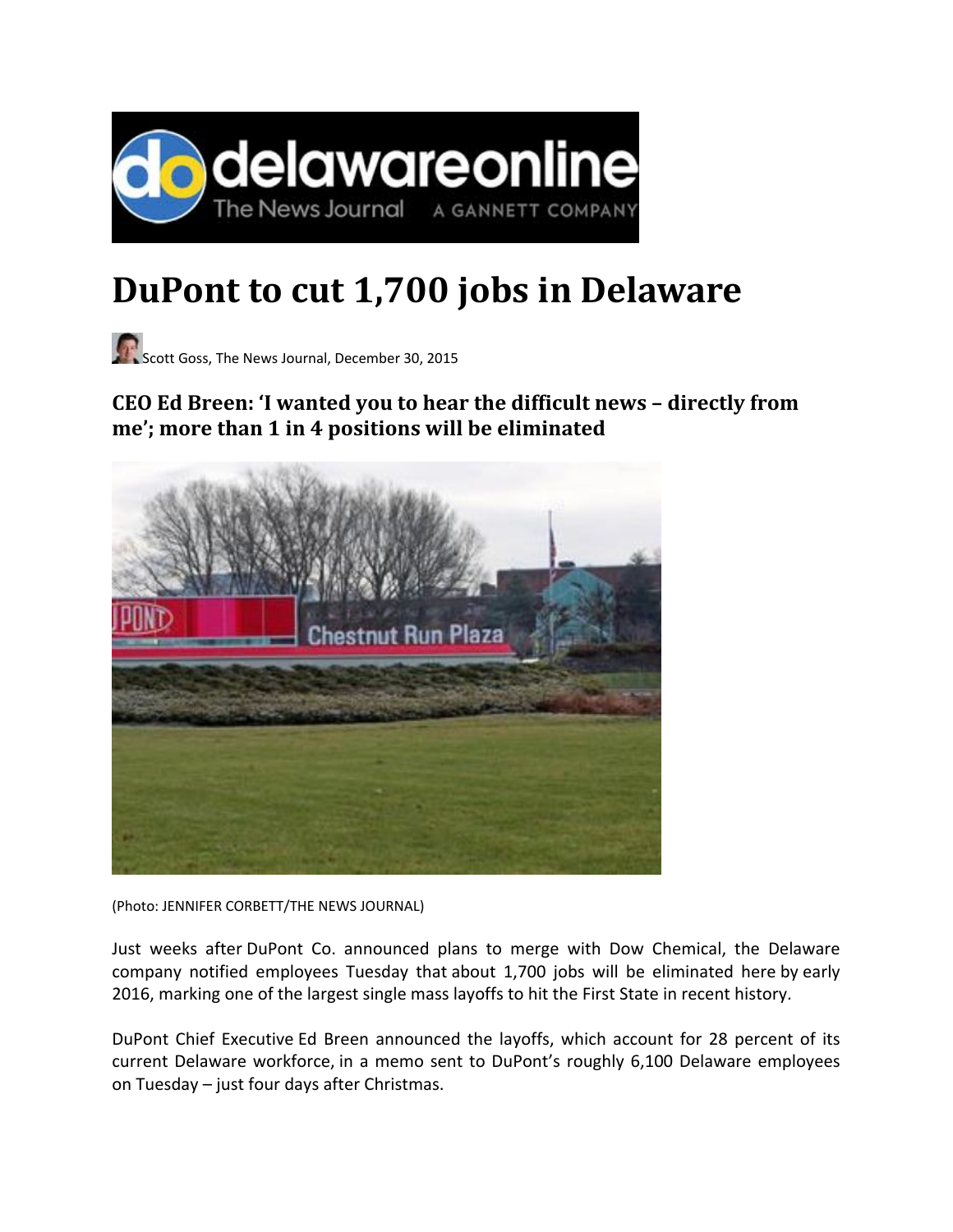Several hundred of those DuPont employees will receive notice in January that their jobs are being eliminated; others were notified earlier this month.

All 1,700 workers are expected to leave the company by the end of March. Employees contacted by The News Journal on Tuesday declined to comment on the layoffs.

Breen said he chose to announce the full scope of the job cuts now – even before many employees have received a pink slip – because DuPont is required to detail the layoffs in a state filing due by Thursday.

DuPont provided no additional details about the filing, but it is believed to be a notice required under the federal Worker Adjustment and Retraining Notification Act, which demands that employers give notice of a mass layoff. The triggers for filing depends on several factors.

"Especially given that we are in the middle of the holidays, we would have preferred to wait until individual notifications were complete before reporting the full local impact," Breen wrote in the memo. "… I wanted you to hear the difficult news – directly from me."

Although DuPont will eliminate more than 1 in 4 of its positions in Delaware, the company is not expected to shutter any of its local facilities, company officials said. Those facilities include DuPont's Chestnut Run Plaza headquarters, where about 3,000 employees now work, the Experimental Station in Alapocas with about 2,500 workers and the Stine Haskell Research Center, near Newark, which has about 600 employees.

DuPont officials declined to say how many jobs would be cut from each facility.

All Delaware workers laid off by DuPont will receive a separation package, career placement services and training allowances based on years of service, company officials said.

"I think DuPont has an obligation to let the public and investors know if Delaware is still in the company's future after 213 years there in the state," said Jeffrey Sonnenfeld, a business professor at Yale University. "I still don't see what the vision is."

The impending job cuts are part of DuPont's \$700 million global cost savings and restructuring plan announced Dec. 11. That restructuring already has resulted in jobs cuts, consolidated divisions and and halted projects.

In October, DuPont announced it ultimately hopes to eliminate 5,000 positions worldwide, 10 percent of its global workforce, in an effort to slash \$1.6 billion from its budget by 2017.

Most of those layoffs are expected to occur ahead of DuPont's proposed merger with Dow Chemical Co., slated for completion sometime in 2016. Under the merger, Dow and DuPont would form DowDuPont, a \$130 billion behemoth, and then separate into three independent companies: agriculture and chemicals, material sciences and specialty products.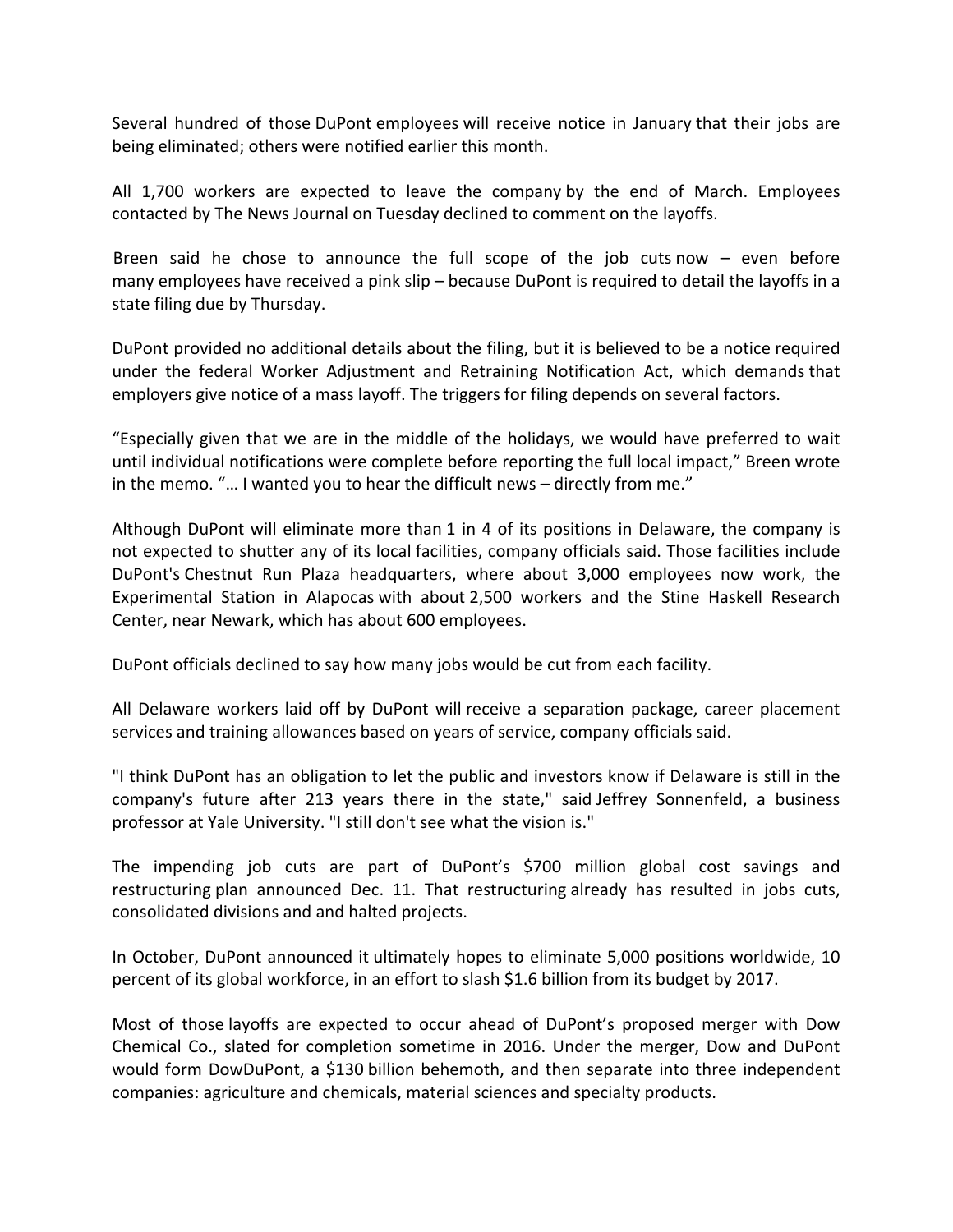"DuPont's announcement today is deeply disappointing, especially to the thousands of Delawareans who helped this company grow and succeed for generations," Gov. Jack Markell said in a statement. "DuPont's number one asset is its people, and the innovations that the company has produced during its storied history are a testament to the quality of those people."

Breen briefed Markell before the announcement and "made clear that DuPont's decision was made after a great deal of internal discussion and that it was not open to reconsideration," spokeswoman Courtney McGregor said.

New Castle County Executive Thomas P. Gordon also lamented the news.

"I think they are going to take most of the company out of here before it is all over, and they are doing it quickly," Gordon said. "I don't think they needed to move this quickly. To me, [Nelson] Peltz is the Grinch who stole Christmas."

Peltz is the activist investor who fought a proxy battle with DuPont earlier this year. Though he lost that fight, many analysts have said Peltz's pressure spurred the company to make deeper cuts.

"They are going to make money for the stockholders, devastate the city where it was born and leave us the pollution," Gordon said. "Dow's got control, and they don't seem to me to much care about Delaware."

DuPont's layoffs tempered an October announcement that JPMorgan Chase plans to add 1,800 Delaware jobs by 2019, said James L. Butkiewicz, chair of the University of Delaware's economics department. Last week, the company paid \$6.5 million for a 1.6‐acre surface parking lot at Second and King streets in downtown Wilmington.

"There is some offsetting news on the other side," he said. "It is not much solace to the DuPont people, but it is good news for the state, in the fact that other industries appear to be expanding."

The news coming out of DuPont on Tuesday wasn't all bad for Delaware.

Along with the layoffs, the company announced it will be locating its post-merger specialty products business in Delaware, although an exact site has not yet been determined.

"It is very unfortunate for all these people losing their jobs, but the best thing we can say about the bad news is that I feared it would be worse," Butkiewicz said. "I wasn't sure what would even be left for Delaware. The fact that they will keep a headquarters in Delaware is positive."

It is not yet known how many workers that new business will employ, although it is expected to include several current DuPont business units – such as nutrition and health, industrial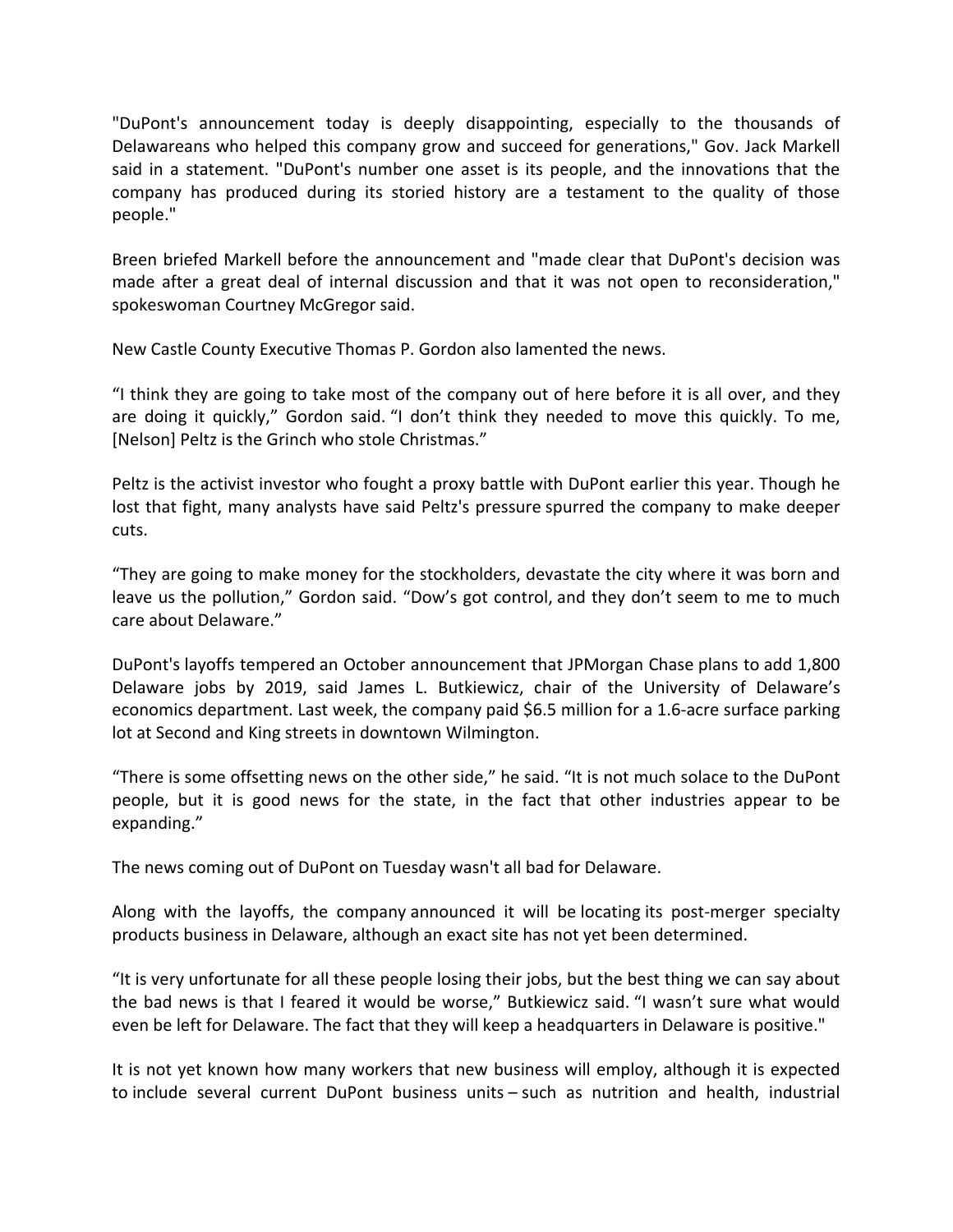biosciences, safety and protection, and electronics and communications – along with Dow's electronic materials business.

"I am pleased that DuPont has committed to basing its Specialty Products business here," Markell said. "We look forward to doing all that we can to promote the success of that business and will continue to urge DuPont and Dow to see the value of locating other businesses here in Delaware where they have grown and succeeded in the past."

The companies' post-merger material sciences business will be located in Midland, Michigan, the corporate home of Dow Chemical.

A corporate headquarters for their post-merger chemical/agriculture businesses, meanwhile, is still in play.

Some of Delaware's top elected officials said they plan to work with DuPont to ensure that business is eventually headquartered in Delaware.

"The announcement made today that DowDuPont's Specialty Products division will remain in Delaware comes as a small but welcome break in the clouds," said U.S. Sen. Thomas Carper, D‐ Del. "The fight, however, isn't over. It's also absolutely critical that the agriculture business is headquartered here in our state, and the Congressional delegation will work alongside Governor Markell, the Delaware Legislature, and business and community leaders to do our part to ensure it is."

John Boyd, president of the corporate relocation consulting firm Boyd Group Inc. in Princeton, New Jersey, said it is unlikely Delaware would retain the post‐merger agriculture business. He said more likely candidates are St. Louis; Kansas City; or Omaha, Nebraska.

"That is a region of the country that has a wealth of agricultural universities," he said. "That would be a logical destination for that division."

The announcement that DuPont plans to cut 1,700 Delaware jobs comes less than two weeks after the company confirmed it had already started eliminating hundreds of high‐paying research and development jobs in the state.

Those cuts are only the latest DuPont has undertaken since Breen became the interim CEO in October, in addition to the cuts that occurred under former CEO Ellen Kullman.

After the 1,700 positions are eliminated in the coming weeks, DuPont will have reduced its workforce in Delaware from about 7,000 in early 2014 to about 4,400 in early 2016 – a decline of about 37 percent.

"Today's announcement is very unfortunate for those workers in Delaware, but it should not come as a surprise to anyone," said Matt Arnold, an analyst with Edward Jones in St. Louis.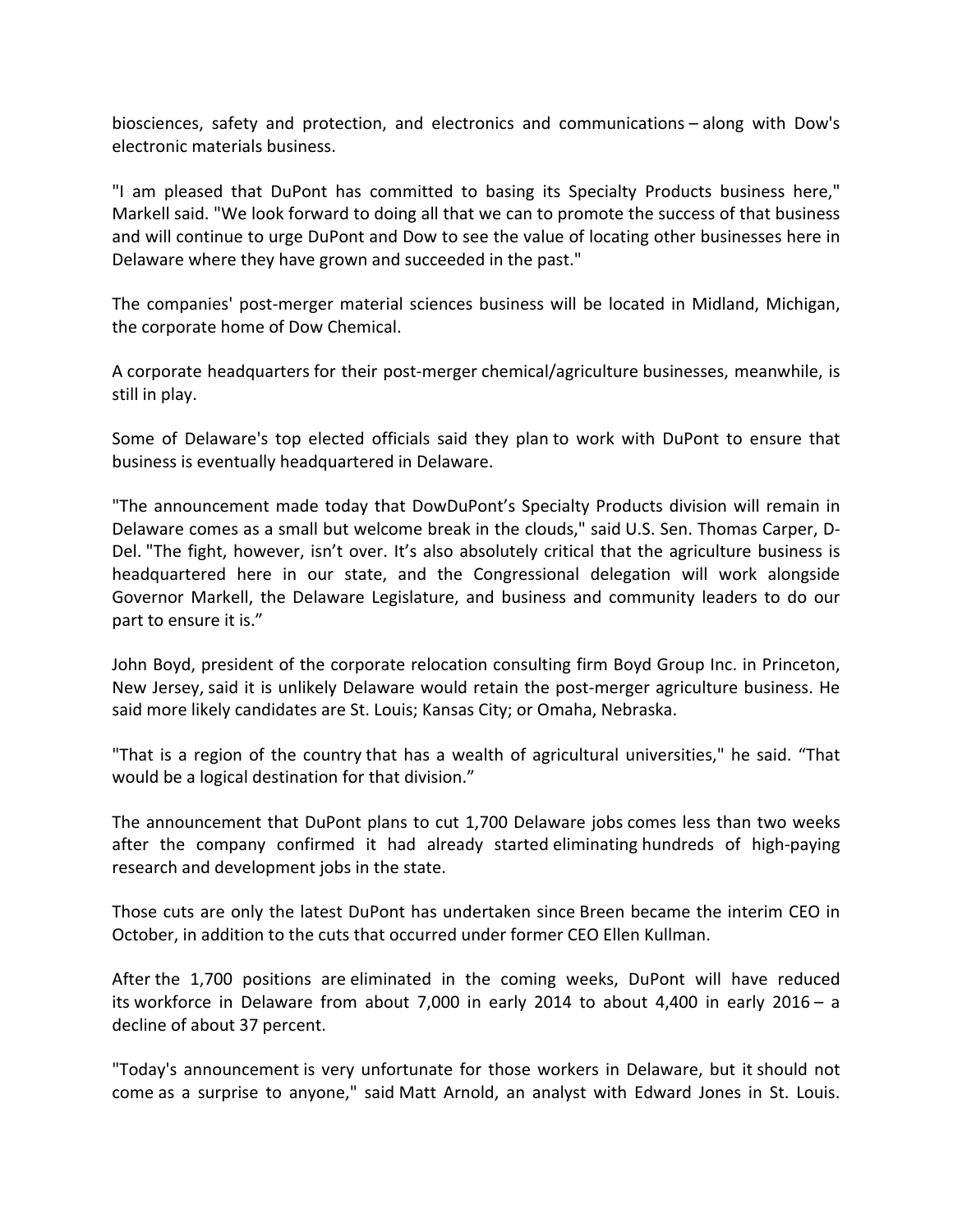"When you're doing these kinds of layoffs companywide, you're going to look at those positions that can be cut without changing the customer experience, and for DuPont, a lot of those jobs reside in Delaware."

Arnold said Delaware should brace now for additional DuPont job losses.

"It's impossible to know for sure," he said. "But realistically, I think there is a high potential for it."

This fall, DuPont reported operating earnings of 13 cents per share for the third quarter, down from 39 cents per share in the third quarter of last year. Third-quarter sales were \$4.9 billion, down 17 percent compared with the same quarter in 2014.

Despite those losses, Sonnenfeld said the ongoing job cuts, particularly among scientists working in research and development, is perplexing.

"What they're cutting now is muscle and bone  $-$  not fat  $-$  all to impress some misguided investors," he said. "There were 20 Fortune 100 companies that missed earnings expectations more than DuPont, but they all had boards with the fortitude to understand they can have a bad quarter and still survive."

U.S. Rep. John Carney, a Democrat running for governor in November, released a statement Tuesday calling DuPont's most recent announcement "a punch to the gut as we're closing out the year."

"This isn't about bottom lines or shareholder value for us – it's about our friends and neighbors whose lives are being turned upside down," he said.

Carney said Delaware's congressional delegation would "fight hard" to prevent future layoffs and keep the agriculture business in the state.

U.S. Sen. Chris Coons, D‐Del., said he also plans to scrutinize the proposed merger between DuPont and Dow in the Senate Judiciary Committee.

"This is a devastating day for the state of Delaware, and my prayers are with the thousands of families who received this incredibly difficult news today," he said in a statement released by his office. "DuPont has been more than just a source of jobs. It has also been a source of pride and a symbol of Delaware's unique history of innovation and public service."

Gordon said he has been reaching out to see if the company's pensioners are organized because, if they can come together to protest the merger before Congress, he feels they may be able to secure their benefits.